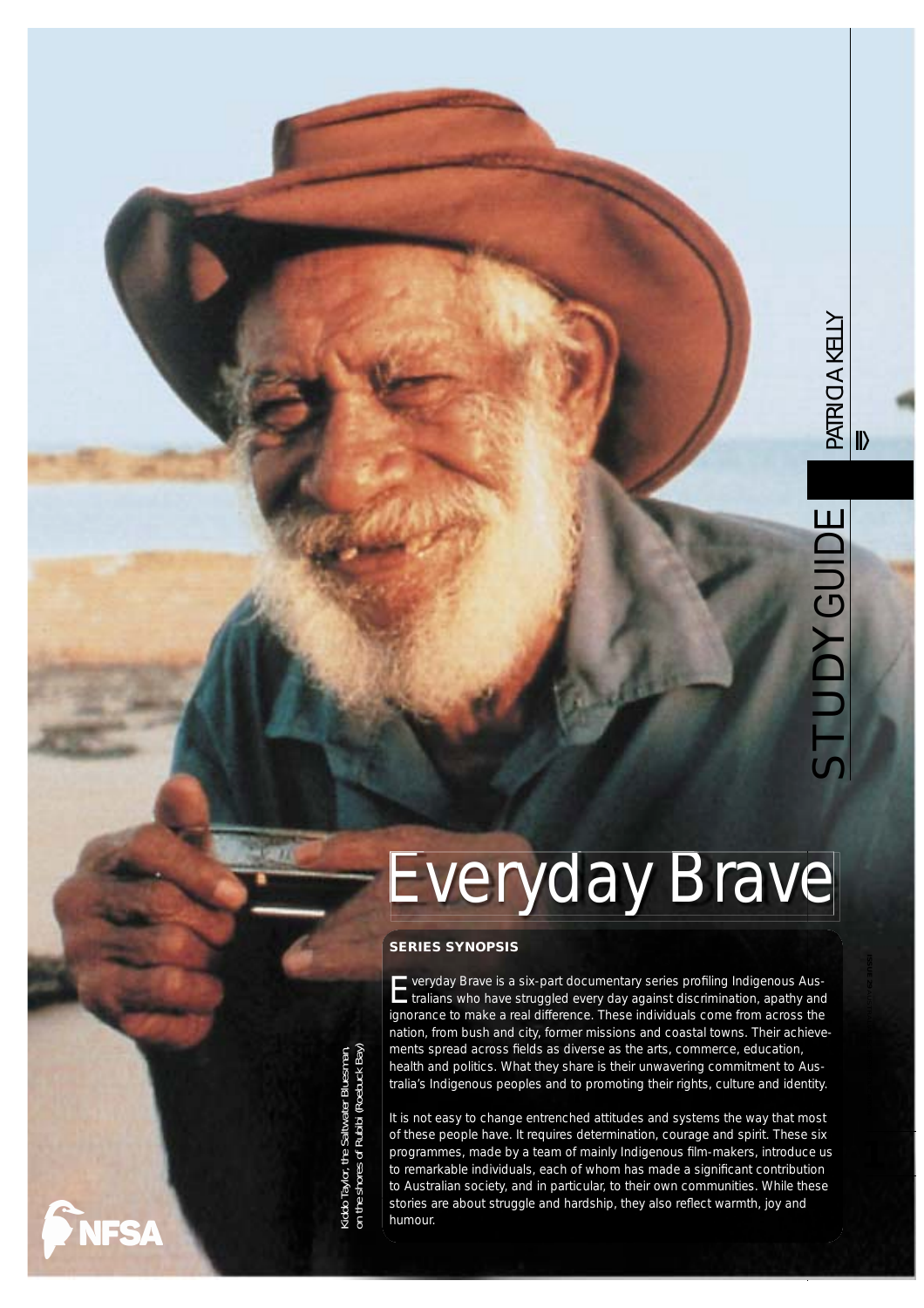*Often people create great change for their communities through the everyday battles that seem small at the time, but really add up in the long run. These everyday battles can take as much courage and determination as the big protest movements we've all heard about.* **CONDERGY ARE ARRIVE ARRIVAL ARRIVERY ARRIVER —ROD FREEDMAN, SERIES PRODUCER** 

# The *Everyday Brave* programme titles are:

- *• For Who I Am Bonita Mabo*
- *• Stranger in My Skin* - *Ray Cotti • Jetja Nai Medical Mob - Naomi*
- *Mayers*
- *• Mistake Creek Steven Craig*
- *Media Nomads The Thaiday Brothers*
- *Saltwater Bluesman Uncle Kiddo Taylor*

# **CURRICULUM LINKS**

The *Everyday Brave* series is suitable for secondary students, tertiary students and any general audience. The programmes are particularly relevant to SOSE/HSIE, Australian Studies, Politics, Communication, Gender Studies, Indigenous Studies, Indigenous Education, Media Studies, Music, English, TESOL and ELICOS courses, Legal Studies, Law and Justice Studies and Community Health.

# **BEFORE WATCHING**

#### **ABOUT THE WARNING**

**2ISSUE 29** AUSTRALIAN SCREEN EDUCATION

The warning below appears at the start of each programme. Before

watching, discuss with your group or class why this warning is necessary and appropriate.

*Aboriginal and Torres Strait Islander viewers should exercise caution when watching this program as it may contain images of deceased persons.*

# **KEY TERMS**

Indigenous, Aboriginal, Torres Strait Islander, South Sea Islander, Reconciliation, Exemption, Stolen Generations, Native Title Legislation, Identity, Dislocation, Separation

# **TITLES**

Discuss the potential meaning of the series title and the individual programme titles. How important are titles in attracting viewers to a film? After watching, revisit your discussions. How accurate were your first opinions? Ask students to suggest possible alternatives.

#### **ACTIVITIES**

Ask students to devise a title for a similar programme to be made about their life to date. What themes would they want the programme to cover?

- Conduct this quick awareness survey of the group, anonymously, if that is helpful. In the last month have you:
	- o listened to an Indigenous radio programme?
	- o watched a television programme, documentary or feature film about Indigenous people?
	- o read a poem, short story or book by an Indigenous Australian writer?
	- o listened to a song by an Indigenous singer or band?
- Share the results of the survey and set work that gives students time to do one of the things they haven't already done and report back within a given time on what they have learned.
- Choose one of the many books now available about growing up as an Indigenous person in Australia and read a section aloud.
- Watch one of the short films in the series *From Sand to Celluloid*, or watch a feature film such as *Rabbit on the Moon* or *Rabbit-Proof Fence*. The book on which the latter is based is also available. (See Other Resources for more suggestions or seek advice from
	- Aboriginal Education advisers in your area.)
		- After watching *Everyday Brave*, write a letter or an email to the film-

L-R: Catriona Mc-Kenzie, Mitch Torres, Donna Ives, Isabel Perez (Production Manager), Rod Freedman (Series Producer) (Photo: Penelope Clay)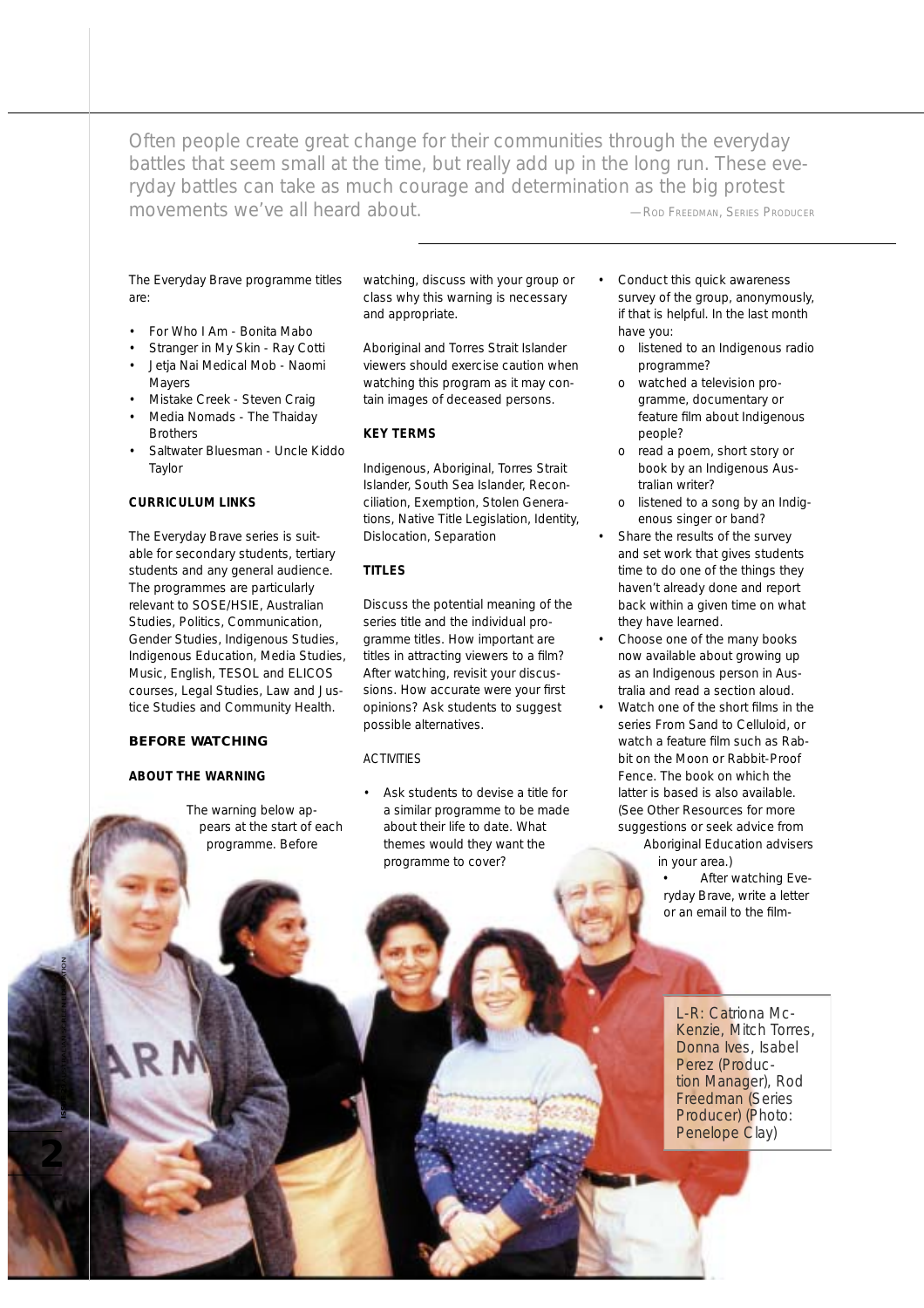makers, expressing your pleasure at something you enjoyed or learned from the programme that you didn't know before. Or write a review for a teenage magazine or the school magazine or a web site.

# **COMMON THEMES**

There are some general themes that are expressed in various ways in these stories. Other issues are specific to the stories and will be covered under those programmes.

# **SEPARATION**

Many of these individuals have suffered separation from family for various reasons. For example:

- Bonita Mabo was occupied with bringing up ten children (three of whom were adopted) alone, while her husband Eddie was busy fighting the Native Title case with which his name became synonymous.
- Bill and Mick Thaiday were exiled from Palm Island with their parents in the 1950s as a result of a strike for better wages and conditions. Their own families endured long separations while the brothers were busy setting up radio stations in rural communities around Australia.
- Naomi Mayers and her sisters suffered when their mother had to leave them in the orphanage in order to work in Melbourne.
- Ray Cotti was given up for adoption by his birth mother and separated from his next mother when the law changed.
- Steven Craig's father drowned in the Katherine River when he was young. His mother was around but he was raised mainly by his cousin.

#### **HEALTH**

Health remains a major issue for Indigenous people. The standard is pitiable in comparison with other countries. Consider the health issues that emerge in these programmes. For example:

- Eddie Mabo died at 56, from cancer.
- Ray engaged in acts of self-harm and attempted suicide. He also suffered from eating disorders.
- The Thaiday brothers spent years suffering from alcohol abuse before turning their lives around.
- Bonita's eyesight is deteriorating as a result of diabetes.
- Many of the women had teenage pregnancies.
- Malnutrition was an issue for many children in *Jetja Nai Medical Mob.*

# ACTIVITY

Choose one of these issues for more research. How does this issue impact on the life of the person in the programme and those around them?

- What does your research tell you about this health issue and the advice or support available to those living in poverty, single mothers or those suffering from a chronic disease?
- What lifestyle choices contribute to some of the diseases? What effect does living in poverty have on making appropriate lifestyle choices?
- How do your current lifestyle choices compare with the ideal as suggested by health promotion information?
- About his years as an alcoholic, Bill Thaiday says: *It's a community within a community, with a lot of people that care and share those times. You found caring and sharing here. You never found it up town or anywhere else.* What does this tell you about his



possible reasons for drinking in the first place?

# **EDUCATION**

Examine the role of education in the lives of any or all of these people, both negative and positive. What evidence can you see of change over time?

- Compare the opportunities your parents or grandparents had for a formal education with your own. What has changed? What is different across cultures and countries, if you have access to diverse experiences?
- What support is now available to Indigenous students to complete education through to tertiary level? Is financial support all that is needed to help students?
- Discuss the role of peer support or lack of it in helping to create an atmosphere in which we can learn and thrive. What can each of us do to contribute to a positive atmosphere at school and work?

#### **LEADERSHIP**

Each of these people, in his or her own way is a leader, within extended families, communities and, for some, on a national scale. You will find examples of leadership within the programmes at some or all of these levels.

> Allan Collins: Director/Cinematographer of *Mistake Creek* (Photo: Michael Hutchinson).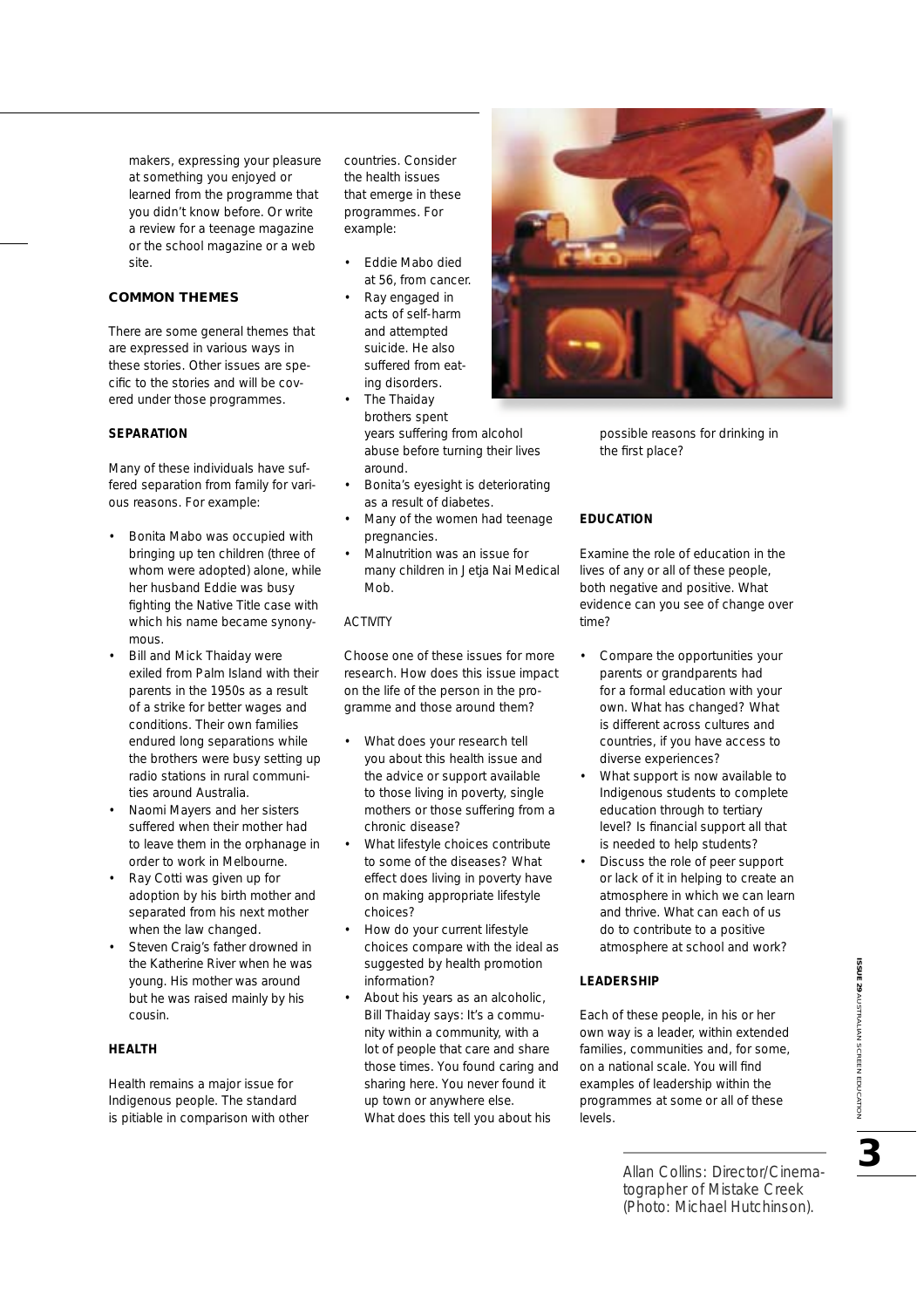- Discuss the qualities of leadership. Do these vary for men and women or across cultural groups? Which are different and which are the same?
- Discuss the role of 'elders' in Indigenous and non-Indigenous communities. Compare the ways people show respect to elders in as many cultures as you can. What forms of written and spoken and body language are appropriate in cultures you know about? • Identify skills, attributes or
- qualities in these descriptions that mark these women as leaders:
	- *o Naomi [Mayers] has a great sense of self. She has a great presence. She has a history of knowing where she's come from. She has very strong friendships and has a very strong family…and she's learnt from the experiences along the way, good and bad.* —Andrew Refshauge
	- o Bonita Mabo: *I think the biggest dream I have now is to get the Australian South Sea Islander recognition out there. The white man can't tell stories about our people. We black people, we've got to get out there and do it ourselves.*
- What do these programmes reveal about Indigenous styles of leadership?
- Identify someone who is or has been a role model or leader for

you. What difference has that made to your life?

- Identify someone for whom you are a role model or a leader, at however small a level. What responsibilities does this mean for you and how do you exercise those responsibilities?
- What price can you see any of these community leaders paying for their role? What do they gain and lose? What do their families gain and lose from living with people with these skills and public recognition?
- Debate the statement, 'Leaders are born, not made'.
- What steps could you take if you wanted to improve your leadership skills? Research what programs or courses are available locally. Arrange for a guest speaker to come and speak to your group about improving leadership skills.

#### **WOMEN**

The women in these programmes are all strong and courageous. As well as Bonita Mabo and Naomi Mayers, these include Jo-Anne Craig, Rose Thaiday, the non-Indigenous and Indigenous mothers in Ray Cotti's story and the grandmothers in all of the stories. Many have been left, for a variety of reasons, to bring up families by themselves.

- Investigate the support available to single parents today in terms of financial support, rent relief, accommodation and emotional support. What happens if they are suddenly faced with large unexpected bills for car repairs, appliances etc?
- Invite a representative of one of the large aid agencies to speak to you about families living in poverty in Australia today. Visit their web sites to see what work these organizations do.
- Draw up a character profile of one of the women in the programmes. What are the strengths that have enabled her to survive? Illustrate your choice through an incident from the relevant

Bonita Mabo

programme that best exemplifies these qualities.

• Rose Thaiday, Bill's wife, not only had to live rough for many years, but had to live with an alcoholic as well. Listen to Bill speak about his years in the park and try to imagine what it might have been like for Rose. What effects might alcoholism have on the person affected and their family? What support is available to help the partners and children of alcoholic people deal with this disease?

# **GRANDPARENTS**

Grandparents also play extremely important roles in the lives of some of these people.

# ACTIVITIES

- Identify and share the different terms used for grandparents in any cultures with which you are familiar.
- Choose any of the grandparents mentioned or shown in these programmes. Tell a section of the story from their point of view. For example:
	- o From Naomi's grandmother's point of view, about when she took the children out of the orphanage, or when she was forced to give them back to the police;
	- o Ray Cotti's grandmother discovering where he was and meeting him for the first time;
	- o Bonita's grandmother telling her granddaughter about the South Sea Islanders being taken from Vanuatu and made to work in Queensland as virtual slaves. (See section in programme 1 notes for further information.)
- Write or give a short oral presentation from notes about why your grandmother or grandfather is the best. (Have some relevant short stories ready for students who may not have grandparents, or suggest an older 'significant other' as an alternative focus.)

# **ISSUE 29 AUSTRALIAN SCREEN EDUCATION** AUSTRALIAN SCREEN EDUCATION **SC 3115 SO**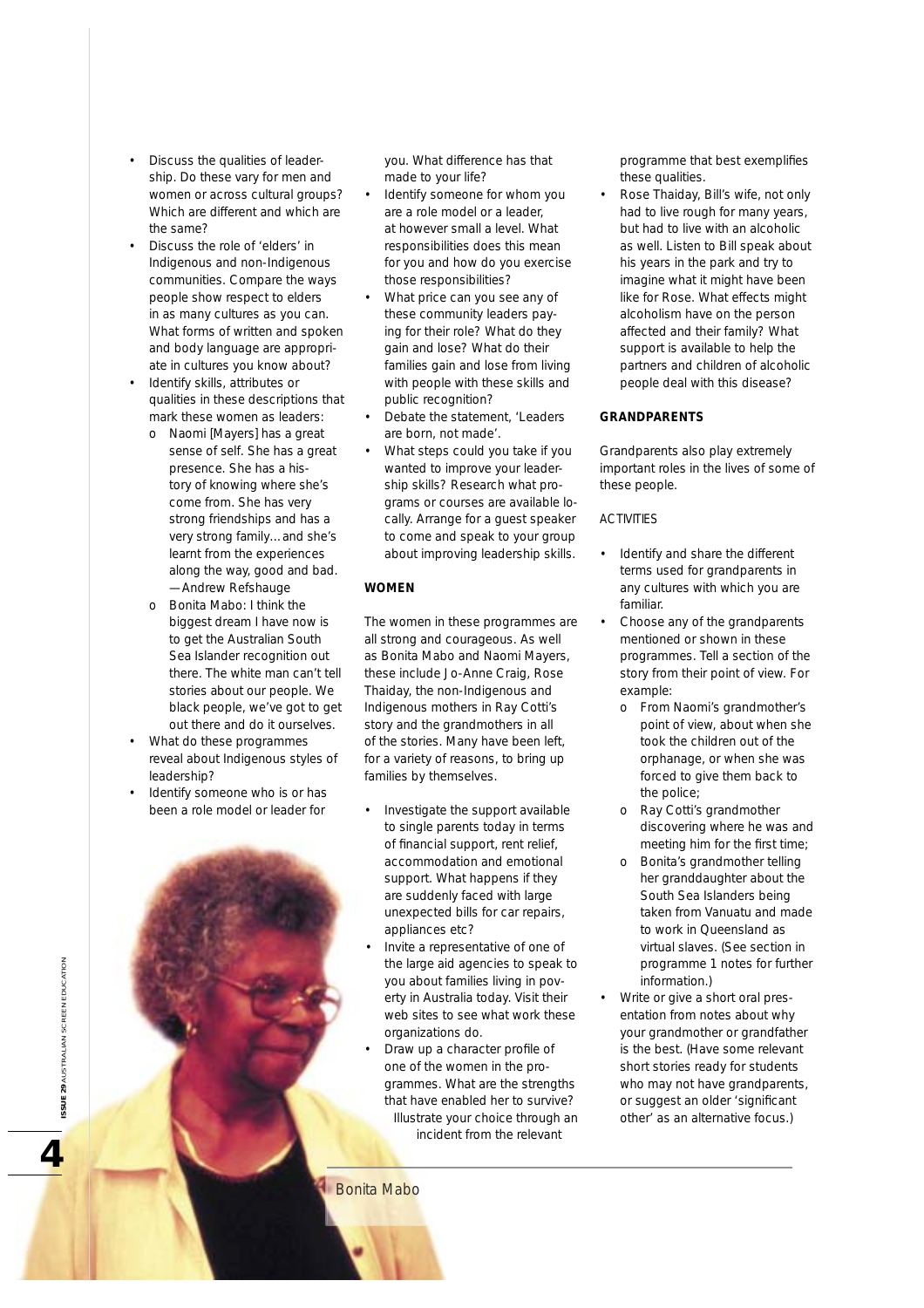

## **OTHER RESOURCES**

#### **WEB SITES**

#### https://en.wikipedia.org/wiki/ Vincent\_Lingiari

The Lingiari Foundation, founded in 2001 is named after Vincent Lingiari, whose story is told on these pages. His leadership qualities are described as 'fortitude, determination, an astute and strategic nature but also wis-dom, grace and profoundness.' For some short and inspirational profiles of young Indigenous women visit http://www.sbs.com.au/nitv/nitvnews/article/2015/03/06/20-inspiringblack-women-who-have-changedaustralia

# **VIDEOS**

Film Australia's *Australian Biography* series profiles some of the most extraordinary Australians of our time. Some of the Indigenous people included as subjects are:

Neville Bonner, who was the first Aboriginal person in Federal Parliament, representing Queensland as a Liberal Party Senator from 1971 to 1983.

Bill Harney, successful businessman and respected Aboriginal elder, who has made his way in both white and black communities.

#### Charles Perkins reflects

TOP-BOTTOM: Bonita Mabo; Ray Cotti with his partner Rebecca and their child.

on his life of exceptional achievement and recounts the experiences that fuelled his great anger against white injustice and his determination to fight for Aboriginal rights.

# **PROGRAMME 1:** *FOR WHO I AM* **- BONITA MABO**

**Writer/Director**: Danielle MacLean **Producer**: Priscilla Collins

Many people know of Bonita Mabo, widow of the late Eddie Mabo, and the historic native title claim they successfully fought on behalf of his Torres Strait Islander people. Few realise that Bonita is an Australian of South Sea Islander and Aboriginal descent, or how, through decades of work for indigenous rights, she raised ten children, often single-handedly. Since her husband's death, Bonita has a new campaign - recognition for her own people. In this program, she looks back over decades of struggle and commitment, and speaks of the pride she takes in sharing her heritage with her grandchildren and the wider community.

In watching this pr ogramme, it is important to clearly differentiate Aboriginal communities from Torres Strait Islander communities and both of these from the South Sea Islander communities. While institutionalised racism has affected them all, often in similar ways, they are distinct cultures and should be acknowledged as such.

Danielle Maclean says, 'this was the most enjoyable shoot that I ever had the pleasure of working on', as a result of Bonita's warm-hearted welcome and cooperation.

Bonita's close friend, Mary Lopez, describes her as 'the power behind the throne' in relation to her husband, Eddie Mabo. What might she mean? Watch the video *Mabo – Life Of An Island Man,* to help you understand Eddie Mabo's contribution to Australian history.

#### ACTIVITIES

• In the programme, Bonita speaks to some school children and answers their questions. Prepare some questions for an interview you would like to conduct with Bonita. You may be able to contact some elders of an Aboriginal community in your area. (You will need

**5**

**SSUE 29 AUSTRALIAN SCREI ISSUE 29** AUSTRALIAN SCREEN EDUCATION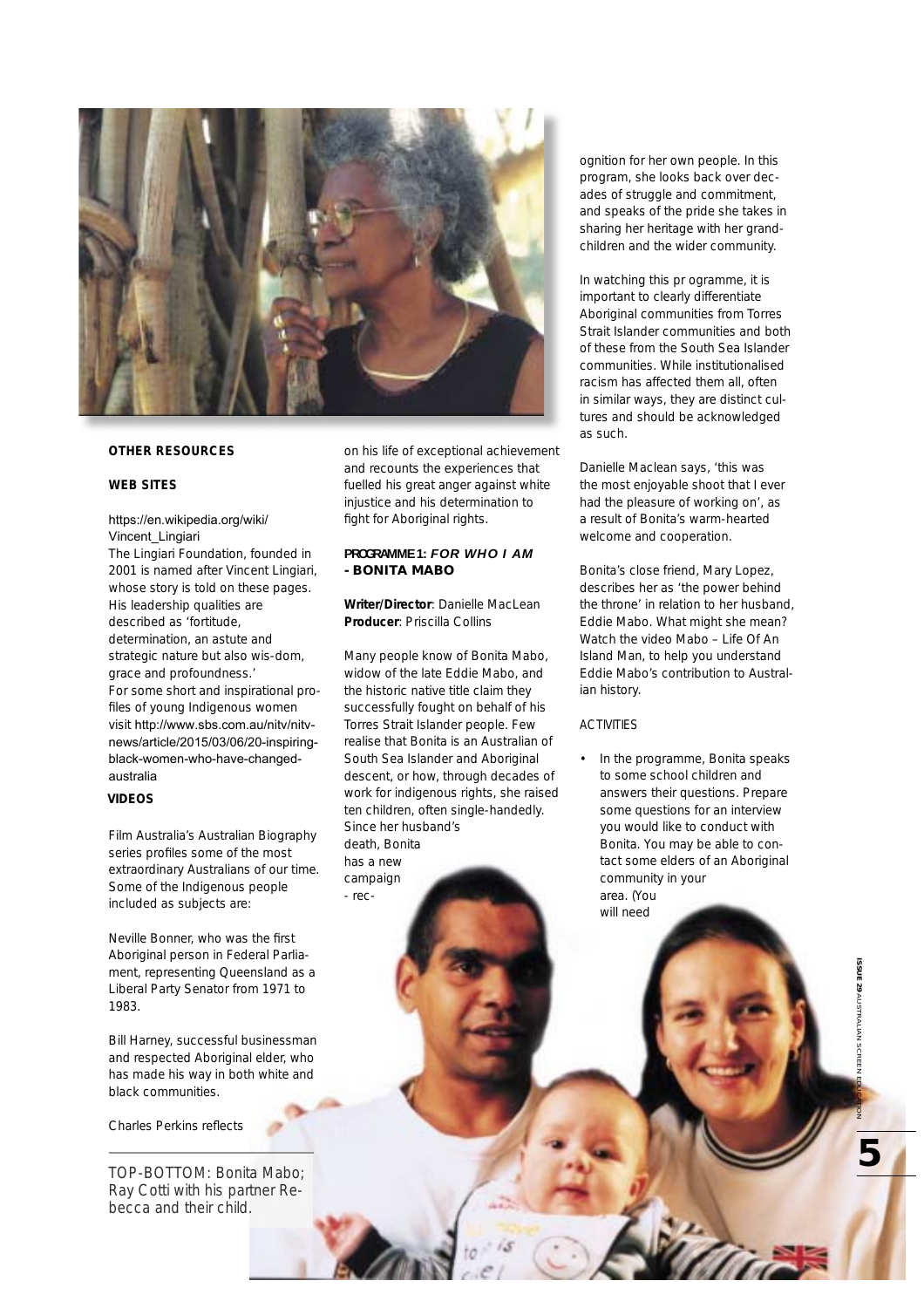to find out appropriate protocols for approaching and speaking appropriately to an older person in an Indigenous community.) Discuss why this is an important aspect of talking to an elder. Identify protocols for speaking respectfully to elderly people in the cultures that you are familiar with. How are these similar? How do we learn these behaviours? What happens if we don't observe these behaviours? A simple example might be offering your seat to older people on crowded buses or trains.

• Organise a round-table role-play on the topic, 'Standing up for old people on public transport is unnecessary'. Ask students to devise a short description of the person they will be representing in the discussion. This can be an elderly person with arthritis, a passenger disgusted that young people don't stand up, a young person who sees no reason to move. a young person who wants to stand up but fears that friends will laugh and so on. Each person has only two minutes to put across his or her point of view. The audience can then discuss the issues as put forward and suggest workable solutions.

Bonita's hope is that this film will enable viewers to 'Get to know me for who I am.'

- Write a short description of Bonita Mabo as you have come to know her through this programme.
- Write a letter to her expressing your feelings about the programme, the issues raised and their impact on you.
- When the narrator states that Eddie died of cancer, the film image we see is that of a lone bird flying. How effective is this device in symbolising Eddie Mabo's life? What does it mean to you?

# **THE SOUTH SEA ISLANDERS**

In order to understand Bonita, we need to understand the story of the South Sea Islanders. She was part of a successful campaign, spearheaded by Faith Bandler, to have the South Sea Islanders recognised as a distinct cultural group. The Queensland government formally recognised them in July 2000 and an Action Plan was endorsed in July 2001.

The Action Plan defines South Sea Islanders as:

*the Australian-born descendants of mainly Melanesian people who were brought to Queensland between 1863 and 1904. They came*  from eight Pacific islands but prima*rily from Vanuatu and the Solomon Islands*. 1

Appendix 1 in the Action Plan document contains a 'Recognition Statement' in which the government admits the terrible treatment these people received and expresses regret as well as its commitment to change.

For an informative background to this 'secret' history of Australia's slave trade, watch the documentary *Sugar Slaves*.

You could also read the information at the web sites below and compare the accounts of how these people came to Australia.

www.janeresture.com/kanakas/ is a good introduction to the story of how the Islanders were tricked or forced to board the ships that would take them to virtual slavery in Queensland. South Sea Islanders is the preferred term for the people formerly known as 'Kanakas'. This was the term used by those who kidnapped the Islanders and is said to mean 'boys'.

• Discuss the power relationship inherent in such terms. The term 'blackbirding' is similarly not appropriate today for referring to the process of removing Islanders by force. Discuss the role of euphemisms in disguising something that is inherently bad. For example, what did 'Lebensraum', (living space) and the 'Final Solution' really mean in Nazi Germany? In a contemporary context you could discuss similar issues in relation to the 'Pacific Solution', 'Detention Camps', 'Boat People', 'Queue Jumpers' and 'Detainees'.

http://www1.curriculum.edu.au/ ddunits/guide/guide.htmThis is a guide to the Curriculum Corporation's Discovering Democracy resources and includes a section about racism in Australia and questions relating to the 'Kanakas'.

- What did you learn about this period of Australian history that you did not know before?
- Why do you think that Bonita had to ignore her culture in favour of Eddie's when she was bringing up the children?

#### **VANDALISM**

What is the difference between vandalism and desecration? How would you describe what was done to Eddie Mabo's grave? How does Bonita describe it? What effects did it have on her daily life?

#### **SUFFERING**

There are many sad and touching moments in this film. For example, Bonita is in tears when she describes her pain at the fact that no one would help her to get to Canberra for the historic court decision and her feelings of hurt and rejection.

She also shares her feelings when she talks about the effects of diabetes on her eyesight. She has had to have painful laser treatment without Eddie by her side to support her.

• Investigate diabetes. What types are there? What are the statistics for diabetes within Indigenous communities? Why it is so prevalent? What lifestyle choices are involved with the rise of this disease in Australia generally and among Indigenous communities in particular?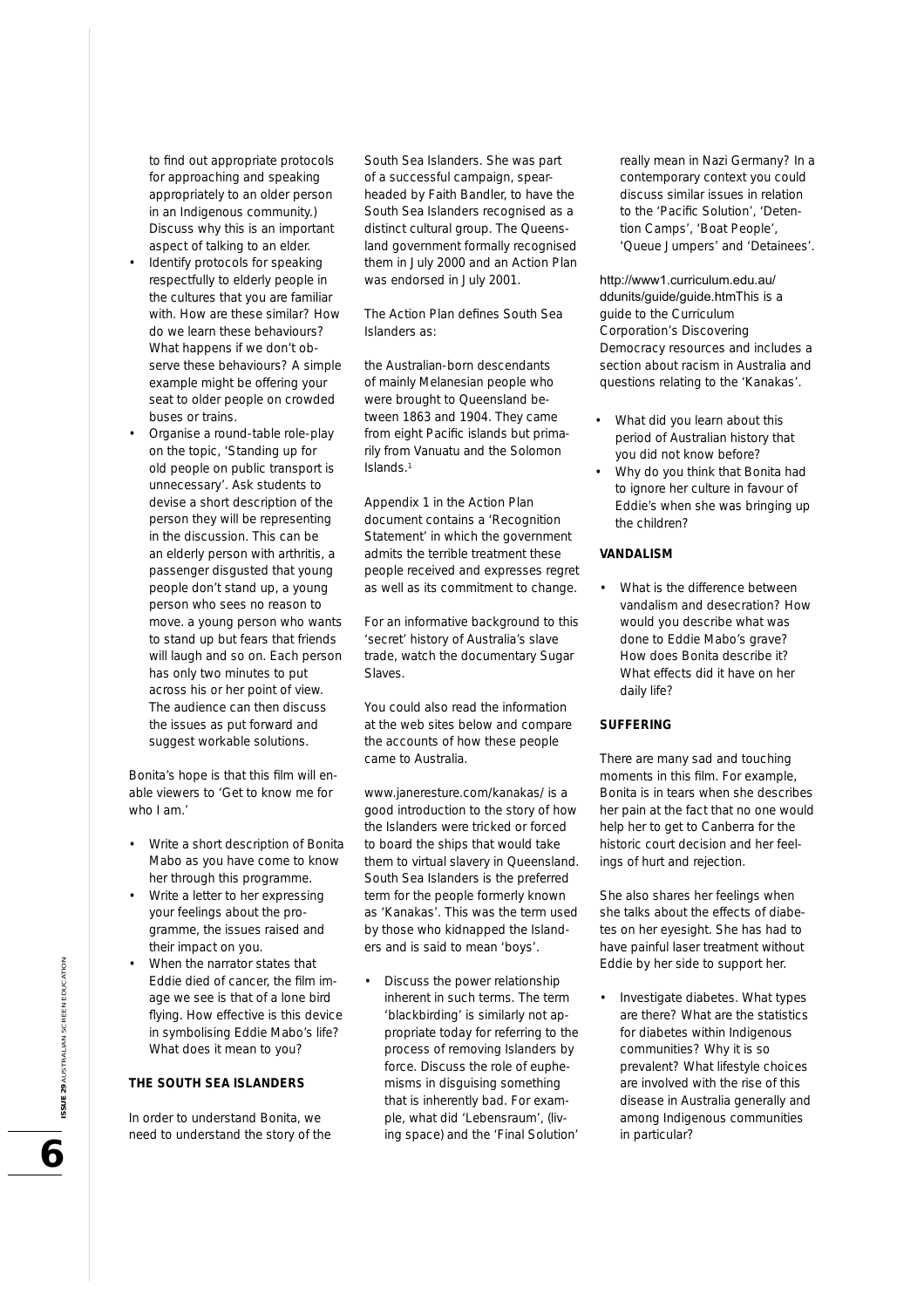• Bonita says, 'the white man can't tell our story'. What do you think she means by this?

# **OTHER RESOURCES**

# **WEB SITES**

Using any search engine on the Internet will reveal many sites about Eddie Mabo, his life and the significance of the Native Title decision. This one by historian Henry Reynolds is a good starting point. It is well written, accessible and full of human-ising anecdotes. http:// www.australianhumanitiesreview.org/ archive/Issue-April-1996/ Reynolds.html Another useful site is http:// www.nfsa.gov.au/digitallearning/ mabo/home.shtml

For more straight talking from Bonita Mabo visit http:// indymedia.org.au/2012/06/03/auntybonita-mabo-wife-of-eddie-%E2% 2580%2598koiki%E2%2580%2599 mabo-my-reflections-on-the-mabodecision-20-years.html

# **PROGRAMME 2:** *STRANGER IN MY SKIN* **- RAY COTTI**

**Writer/Director:** Darlene Johnson **Producer:** Rod Freedman (non-Indigenous)

Ray Cotti was born to Aboriginal parents but adopted at a young age by a Swiss German family in Sydney. Growing up in a European culture, he thought of himself as white. Then at the age of eight, Ray was removed from his adoptive family and, after living in a series of institutions, placed in foster care. By the time he was in his teens, confusion about his identity was taking a devastating toll. This is a portrait of a young man on a journey of self-discovery, searching for his origins. Now an active member of an indigenous community with a family of his own, he has found a sense of belonging. His journey is far from over but Ray Cotti is finally at home in his own skin.



Unlike the others in this series, Ray is not well known for his contributions to a particular field. His main achievement has been to survive. Ray hopes the film will be inspirational to Aboriginal people like him, 'who are trying to find their family and therefore themselves'.

# **THEMES: dislocation, identity, reconciliation, family life and personal growth**

Ray's experience has been very different from Bonita Mabo's. He challenges anyone to, 'try to live in my shoes'. Ray says, 'I always classed myself as a white person, never a black, that's how I got along with the people in Sydney. Never had dark friends, always had white friends. I was a stranger in my skin'.

- Having watched the video, discuss what causes him to say this.
- The way in which Indigenous people have dealt with societal definitions of them has resulted in fragmentation and dislocation of the links of cultural their knowledge. Discuss how identity is ascribed to or prescribed for people from various cultural backgrounds.
- How do we decide who and what we are? Do we have to give up one self in order to be another? Who is an Australian? What does it mean to be bi-cultural?

# ACTIVITY

What would you put in a drawing of your own cultural suitcase? Take time to discuss culture and then decide what to put in your cultural suitcase. Share those things you wish to share with a small group and then the whole group. What was similar? What was different?

Ray is fortunate in having his mentor, Jack.

#### ACTIVITY

- Discuss the concept of a mentor and the roles they might perform in our lives. Write a job description for the mentor you would like to have, based on the criteria that best suit your needs. What are some differences between being a teacher and being a mentor?
- Who is a cultural role model for you? Why? Make a class list of cultural role models with their qualities next to them.

Ray describes his feelings of anger, blame and denial. Look at each of these feelings in turn and find the reasons behind them.

If Ray was your friend or you had a friend with these feelings, what are some useful actions you could take to support him or her? Identify the support services available to young people in your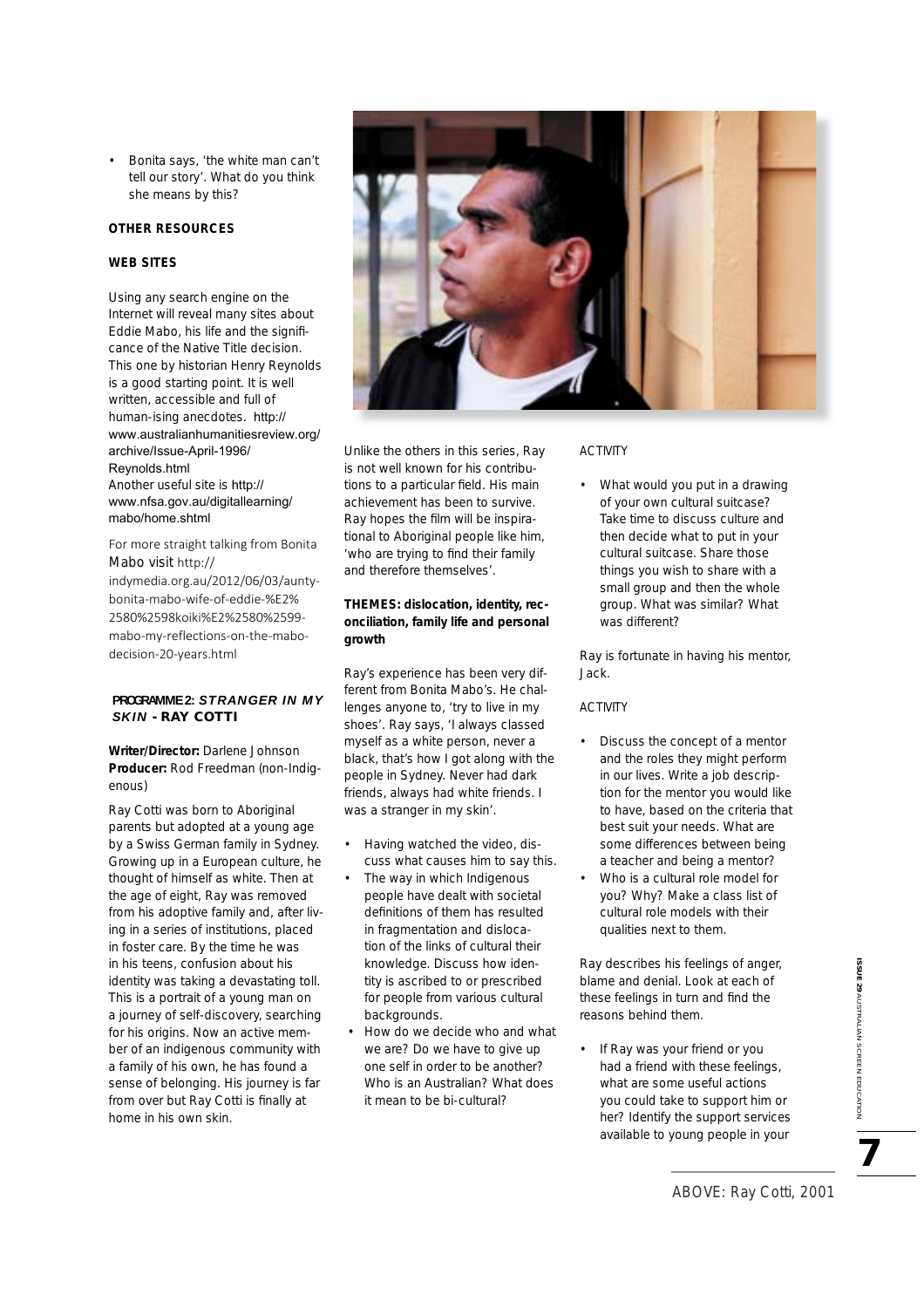area. You could include religious groups, government agencies, private support groups, telephone services or web-based services. Are there separate or additional services available for young people of Aboriginal and Islander descent?

• Investigate one of these and report back on their services, accessibility, friendliness, cost and contact details.

# **PADENTING**

We don't hear Ray's biological mother's or father's story but Ray says, 'You have to earn being a father'. What do you think he means by this? Do you agree?

#### ACTIVITIES

- Write down your own wish list for yourself as a possible future parent. What would you do the same as your parents or care-givers? What would you like to do differently for your children?
- Invite a parenting skills facilitator to talk to students about what they do and why such courses are useful.
- Identify what courses, programmes or services are avail-

able locally for young people or their parents to attend if there are problems in their relationships. This could include telephone help-lines or web-based support groups.

Identify courses or relationship counselling services available for couples. How might issues such as gender expectations, attitudes



to money, childraising, religion and ethnicity affect relationships?

• Ray has succeeded in changing his life for the better. What are the main changes you can identify in his life in the period covered by this programme? What comments or incidents mark this change?

#### ACTIVITY

If you decided to change something about your own life what would it be and how would you begin? You could devise a chart where you list:

- Your goals
- The reasons you haven't been able to achieve these yet
- Some steps towards them
- One thing you will do tomorrow to begin working towards your goals
- Identify some affordable short courses or programmes you could attend to help you on your way

#### **OTHER RESOURCES**

#### **WEB SITE**

https://www.humanrights.gov.au/ our-work/education/publications/ rightsed-bringing-themhome

*This is the Bringing Them Home* report, an essential re-source for understanding the Stolen Generations issue and how this dislo-cation impacted on the lives of those affected, as well as their families today. Although Ray was adopted, many of the effects of his experience are similar to those of the Stolen Generations.

#### **VIDEO**

Leah Purcell (director), *Black Chicks Talking*, Bungabura Productions, 2002, 52 mins. Performer and writer Leah Purcell talks with five dynamic Indigenous women - Rosanna Angus, Kathryn Hay, Deborah Mailman, Cilla Malone and Tammy Williams - about what it means to be Aboriginal in Australia today.

# **PROGRAMME 3:** *JETJA NAI MEDICAL MOB* **- NAOMI MAYERS**

**Director:** Catriona McKenzie **Producer:** Rod Freedman (non-Indigenous)

#### **THEMES: Politics and Policy, Aboriginal Health, Orphanages, Education**

Naomi Mayers is an Aboriginal health expert and a political activist. She joined the Aboriginal Medical Service (AMS) in Sydney's Redfern in 1972, soon after it was set up. She began as its secretary and has now been its CEO for many years. Her contributions in building this small volunteer service into a national network have been recognized in her award of an Order of Australia medal.

Naomi recognizes her strength as coming from her roots on the old Cummeragunja mission, near Shepparton on the NSW-Victorian border. There she had a secure home and loving family until her parents split up and her mother left to work in Melbourne. She put Naomi and her two sisters into an orphanage in Bendigo.

## **POLITICS AND POLICY**

TOP-BOTTOM: Naomi Mayers in the streets of Redfern, Sydney where the Aboriginal Medical Service is located (Photo: Michael Hutchinson); Naomi Mayers, 2001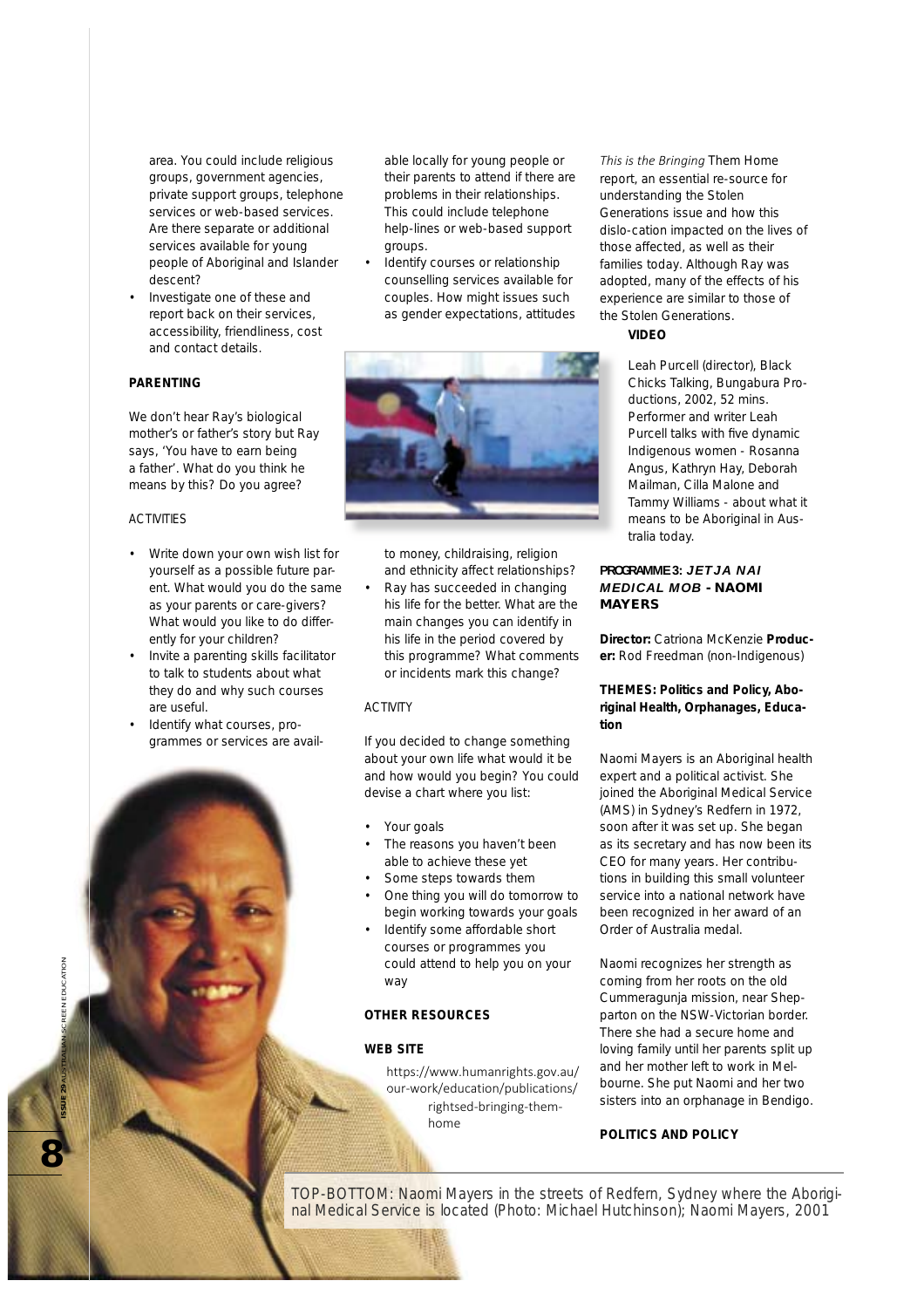Naomi mentions the 1967 Referendum at which Aborigines were finally 'recognised' as Australian citizens. This marked the beginning of an increased movement to cities, as Aboriginal people were granted a freedom of movement previously denied them. The population in Redfern in Sydney tripled as a result. The Aboriginal Medical Service was set up to treat those unable to pay for medical treatment or unwilling to attend hospitals.

Naomi states that in 1977 a survey of children in Redfern revealed that about 25% of the under-five year olds were malnourished. Discuss the possible reasons for this.

- Discuss the reasons why Aboriginal people might have been reluctant to visit public hospitals.
- What can an Indigenous health service offer that would not be available in an outpatient facility at the local hospital?
- Use the Internet and other resources to identify the main health issues that affect Indigenous people in Australia today.
- The 1960s referendum was a significant policy change. What have been some major policy changes impacting on Indigenous Australians in the last ten years?
- The community-controlled model of the health centre is now regarded as a model, not just for Indigenous health care, but for any community. What are the current problems that you see in your health service and how might a community health service help you?
- Naomi says that making any progress 'is a constant fight'. Who or what do you think the fight is against? What might change the situation?

# **DISCRIMINATION AND RACISM**

This is never a comfortable or easy topic to raise in multicultural classrooms in which some students may be unaware of the privilege that their colour, class or ethnicity give them

on a daily basis. Such discussions need preparation and preliminary discussion. The concept of 'triggers' may be helpful. Each of us may experience emotions triggered by certain comments. Videos are a very good way to introduce discussion on sensitive issues as you can discuss issues in general before looking at issues on a more local or personal level.

- Discuss the meaning of the terms 'discrimination' and 'racism'. What kinds of discrimination and racism exist in Australia today?
- Ask students to think of a time when they felt discriminated against, for whatever reason, (age, dress, ethnicity, religion, gender, place in family, etc). Write up the words which describe their feelings.
- Naomi's answer to being called 'nigger and black' was to have fist fights with the girls who abused her. What non-violent strategies could be used to deal with this kind of abuse?

# ACTIVITIES

Students could write about an incident they witnessed or were a part of, on a card, removing names and identification, wherever possible. These cards can be put into a box and then shuffled. Ask students to form groups of three and choose one of these incidents to discuss and suggest strategies to deal with them. This could lead to writing a code of conduct to guide their behaviour with each other. • Students need to know what protection is available to them if they are harassed or discriminated against in any aspect of

their lives, and which laws may apply if they choose to use such behaviour against others. The Human Rights and Equal Opportunity Commission is a watchdog and a place to seek redress in cases of genuine discrimination. Find out more by visiting www.hreoc.gov.au.

- Ask students to read through the daily press to find an example of hatred or discrimination that has ended either badly or well. This can provide an opportunity for further research on the place or the event, using the resource centre and web-based information.
- The Aboriginal Medical Service sponsored the first Aboriginal float in the Mardi Gras parade in support of gay and lesbian Aborigines. What additional pressures or problems could being homosexual create for an Indigenous person?

#### **MEMORIES**

One of Naomi's bad memories was her argument with a nun at the orphanage. What has changed since then to make such maltreatment of children more difficult to hide?

**PROFESSION SCREEN EDUCATION** 

Jo-Anne Craig and her daughter Lindsie on horseback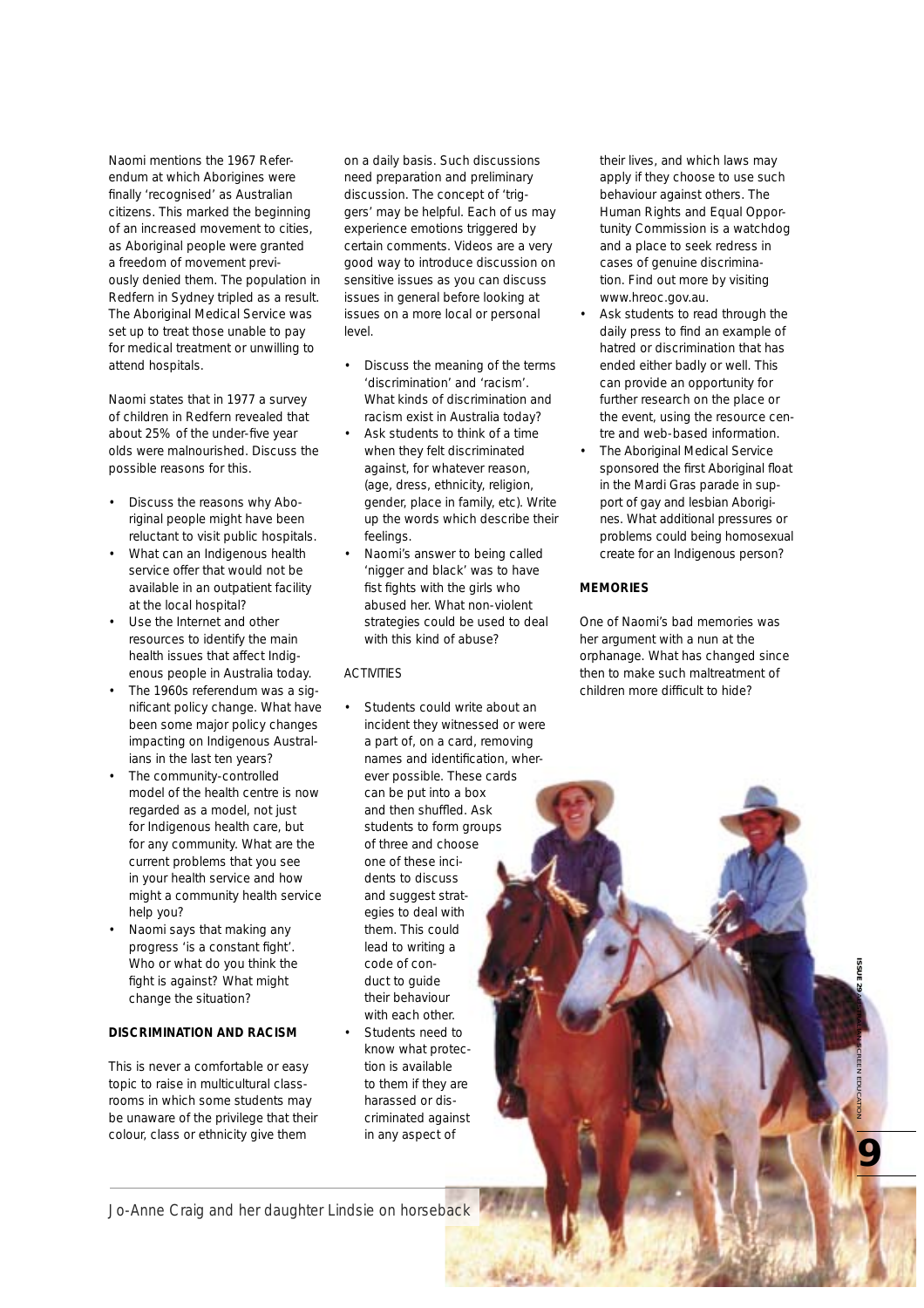

# ACTIVITIES

- Choose one of Naomi's good memories and one of her bad ones. What made them either 'good' or 'bad'?
- Choose one of your own 'good' memories and describe it. Share it with a partner. What do your 'good' memories have in common?

# **RECOGNITION**

Naomi received an Order of Australia for her services to community health. What is an Order of Australia?

• Visit It's An Honour at www.itsanhonour.gov.au/ and investigate the system of service awards. Who can nominate someone for an award and what kinds of service make someone eligible? Use the official award nomination form available from the web site to write a nomination for someone you believe deserves recognition.

# **PROGRAMME 4:** *MISTAKE CREEK***-STEVEN CRAIG**

# **THEMES: Rural Life, Success, Education, Relationships, Separation**

Steven Craig manages a highly successful cattle station on the Western Australia- Northern Territory border, for the Mistake Creek Aboriginal

community.

He was born in Alice Springs and when Steven was six his father drowned. Steven did not like school and left home at 13. He was fortunate that a cousin took him into the bush, away from the potential trouble of town life. His achievement is not just his success as a manager but his strong marriage that has survived both stress and separation. He married Jo-Anne, a 'town girl' who was reluctant to join him in the bush because she thought the children would miss out on an education.

## **EDUCATION**

Steven spent a lot of time on the station with his grandparents and would have preferred to stay there, but 'the welfare used to come out, pick us up and take us back to school…I went right through Grade 7, in the front door and straight out the back. That was the end of education for me'.

- What might 'the welfare' point of view have been?
- What do you think his grandparents' view might have been?
- Steven says this with humour but there is a serious question behind his comment. How do you think the education system may have failed Steven?

Jo-Anne says, 'One of the main reasons I didn't want to live out bush

was because…I always thought that the best education for your kids is at school, but when we shifted out here I realized your kids get a better education doing School of the Air because it is one-on-one'.

• What advantages can you see to this kind of education? What would you miss if you suddenly had to do all your schooling at home?

# **RELATIONSHIPS**

Jo-Anne was very unhappy when she first moved to the bush with Steven until she took an auntie's advice to start joining in with Steven. What sacrifices did Steven make for her and she make for him?

# ACTIVITIES

- What makes a successful longterm relationship? Brainstorm behaviours and attitudes that will cause a relationship to fail, whether it is between a boy and a girl or a couple in a long-term adult relationship.
- Write down ten things you would like in an ideal partner. Relate a few that you are comfortable to share with others. Which could you compromise on? Which would prove too difficult for you to change?
- Daniel, their son, says about his father, 'He's taught me a lot of stuff. And he's proud of what he taught me, I'm proud of him for what he's done to this place too.' What evidence does this programme provide of Steven's successful management of the station? Identify the skills you would need to do this job well.

#### **TEENAGE PREGNANCIES**

Jo-Anne had one child when she was in her teens, before she met Steven. What do you consider the ideal age for having a child? What are the ideal conditions that you would like to have for raising a child?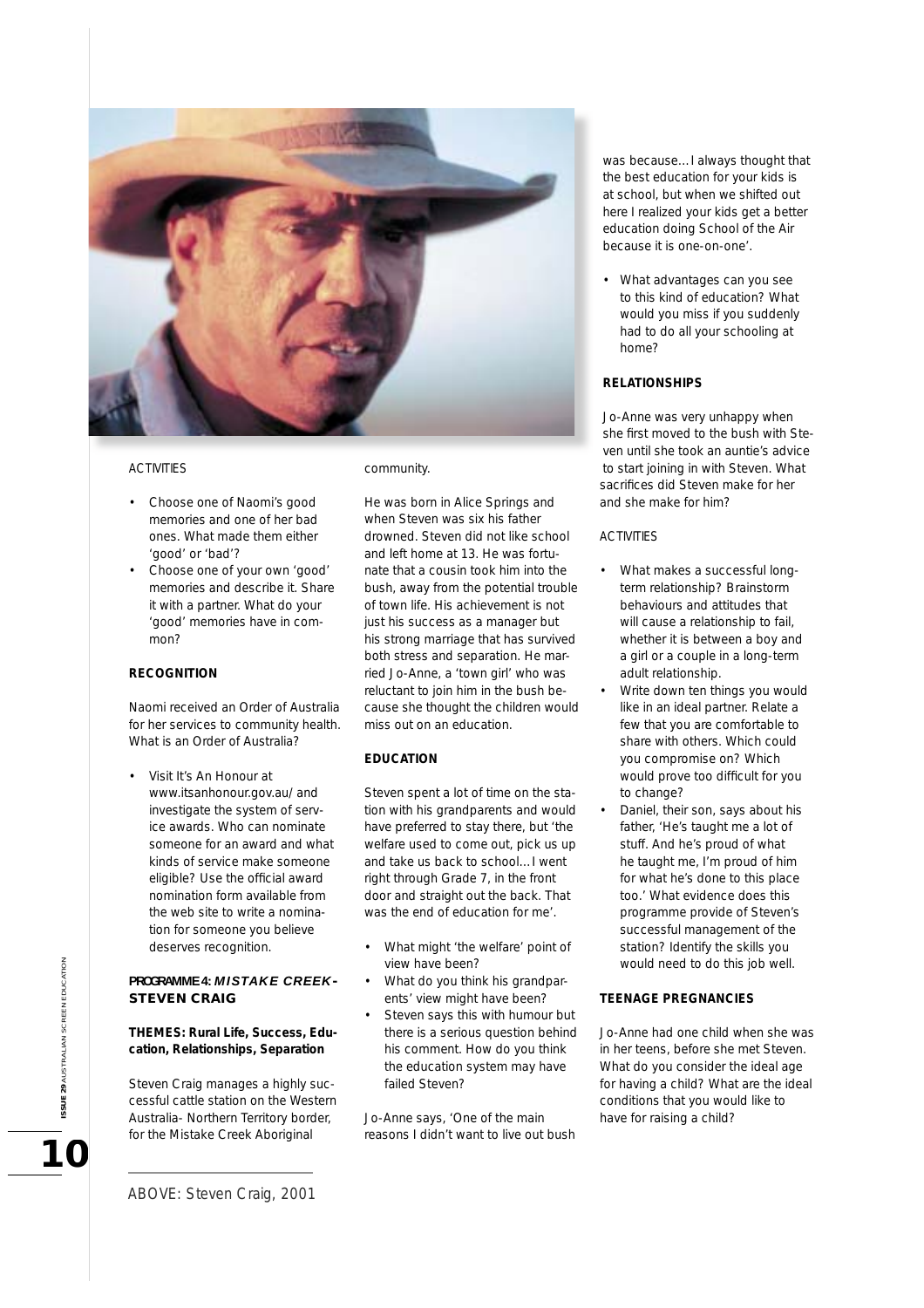- Discuss the possible effects that being a teenage parent would have on career options.
- What would you expect from the other parent of your child? What would you be able to compromise on and what would you find difficult? For example, if your partner was a different religion from you, how would you negotiate your child's upbringing?
- Discuss the advantages and disadvantages of having children when you are young, and of parenting when you are older.

# **PROGRAMME 5:** *MEDIA NOMADS* **– THE THAIDAY BROTHERS**

**Writer/Director:** Donna Ives. **Producer:** Rod Freedman

**THEMES: Politics, Punishment, Family, Media (including BRACS - Broadcasting in Remote Aboriginal Communities)**

This programme tells the story of Bill and Mick Thaiday, father figures in Aboriginal broadcasting. Their aim has been to give voice to Aboriginal people, where their parents and grandparents had none.

The brothers grew up on Palm Island in the 1950s, under the Aboriginal Protection Act, when the island was run like a prison. Their family left the island when their father was branded a troublemaker for being part of a group that protested about the conditions. When Bill grew up, he worked for several years on the railways before drift-



ing into alcoholism, eventually spending much of his time with his brother drinking wine in a Townsville park.

#### ACTIVITY

• Compare Bill's account of their removal from Palm Island with the voice over version from the media report of the time.

Official Report, 1957:

In an early morning operation, police rounded up seven Aborigines for transport to the mainland under a removal order. Twenty-five Palm Island Aborigines left Townsville under police escort on the Brisbane mail train last night. Three of the families will go to the Cherbourg

settlement, Murgon and the remainder to Woorabinda near Rockhampton.

> Bill Thaiday, 2001: *…they [the police] said, well you can*

*please yourself, you can either stay or get on the boats, so we said, no we getting on the boat. More or less going with what clothes we had on…It was guns, they come armed with sub-machine guns to Palm Island and this is why I based my life on these people.*  For their fight for freedom, recognition *of basic human rights, they were called troublemakers.*

- What impression do you think the listening audience would have gained from the 1957 official report?
- What does the official report leave out?
- What does it assume about its listeners and their values?
- What has changed, to prevent this happening to Aboriginal people today?

# **CIVIL LIBERTIES**

Bill speaks of his 'exemption card'. strategies/ What was the significance of the exemption card? This site contains information about what was on these cards: https:// www.records.nsw.gov.au/ series/17194 index.html

https://www.humanrights.gov.au/ publications/chapter-4-introductionsocial-justice-report-2009

This is the index to

TOP-BOTTOM: Bill Thaiday, 2001; Mick Thaiday, 2001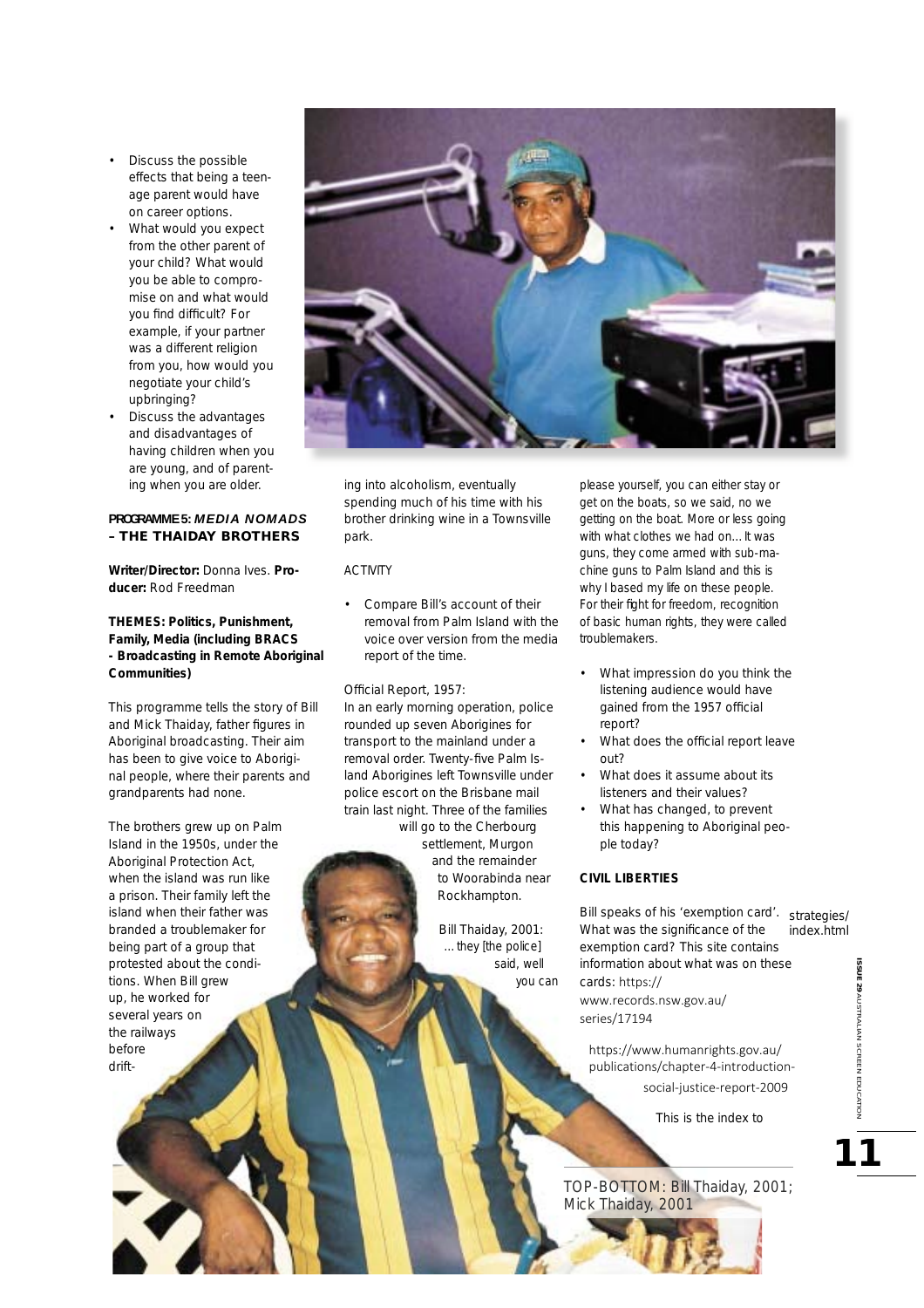

Indigenous Social Justice Strategies and Recommendations from the Aboriginal and Torres Strait Islander Social Justice Commissioner. It provides a readable and comprehensive background about why and how policy needs to change. The commissioner writes, 'Aboriginal and Torres Strait Islander social justice is not simply the concern of Aborigines and Torres Strait Islanders ourselves, and those specific offices designated to deal with us. It is a fundamental problem of the relationship between different cultures and peoples involving the whole of Australian society.'

Older students could read and report back on one of the sections of this or similar documents.

www.abc.net.au/message/radio/ Use this section of the ABC's web site to check what's on the Indigenous radio programmes *Awaye* and *Speaking Out.* These are entertaining programmes which are also an invaluable source of current information about Indigenous opinions, issues, events and the arts.

Use the ABC's Indigenous Links page to connect with a variety of web pages related to Indigenous issues. You can even link to the band Yothu Yindi and create your own Yothu Yindi sound. It includes a video link welcome by the leader of the band, Mandawuy Yunupingu (school

principal, Honorary PhD and former Australian of the Year).

# **MEDIA**

This is a scholarly paper about the reasons for the success of BRACS in the Warlpiri community (NT). www.dcita.gov.au/crf/paper99/ lydia.html

# **PROGRAMME 6:** *SALTWATER BLUESMAN* **- UNCLE KIDDO TAYLOR**

**Writer/director:** Mitch Torres **Producers:** Rod Freedman and Jeffrey Bruer (non-Indigenous)

Chris Taylor, better known as 'Uncle Kiddo', is an influential Broome musician. Mitch Torres, a journalist and film-maker from Broome, wanted Uncle Kiddo 'to know how much he means to the musicians and people of Broome' while he was alive. She fitted the theme of this series as a positive story of achievement against the odds.

Through Uncle Kiddo's life, we see what Broome was like in the days when society was segregated along racial and class lines. Uncle Kiddo recalls having to duck behind the piano when he was playing because the police would check that there were 'no blacks in the pub'. As soon as they left he would come out and start playing again. Uncle Kiddo is a

'seaside person', supplementing his pension with fishing and shell gathering. He has had a significant impact on a generation of younger musicians including the Pigram Brothers, now famous and part of Broome's rich multicultural music scene. There is also archival film of Uncle Kiddo's long-time partner, the late Michael Mathews, 'Uncle Micky'.

The film is not just one person's story and a musical history, but one view of the history of a whole town. 'Broome' is a western name. This is really 'Yawuru country – home of the first people'. Then followed migrant pearlers and others; Chinese, Japanese, Filipino and Indonesian. Uncle Kiddo traces his musical talent to his Trinidadian grandfather. Although Europeans were the minority, segregation was strictly enforced for many years. 'Music was the force that broke down the barriers...and made it possible for people to get together'.

Until the late 1800s the vast majority of the pearl divers were Indigenous. Many were slaves, seized by force and made to work. Their only payment was rations and if they tried to run away, they could be jailed. As a fifteen-year-old, Uncle Kiddo was registered as a 'half-caste' and paid the minimum rate.

This situation improved somewhat in Uncle Kiddo's time, but police could still stop any Aborigine and if they had less than ten shillings in their pocket, they could be arrested for vagrancy. According to 'Auntie Georgie' (Georgina Dodson), when she was young, no 'coloured' people were allowed on the streets after 6 pm. Her mother was caught doing so and sent to punishment camp, while her children were put into the orphanage. Having sexual relations with a person of another race was punishable by six months jail. These laws began to change only as recently as the late 1950s.

#### **BROOME AND RECONCILIATION**

www.austlii.edu.au/au/other/

ABOVE: Kiddo Taylor, the Saltwater Bluesman, with musical partner Micky Mathews in 1987 (photo courtesy Michael Manolis)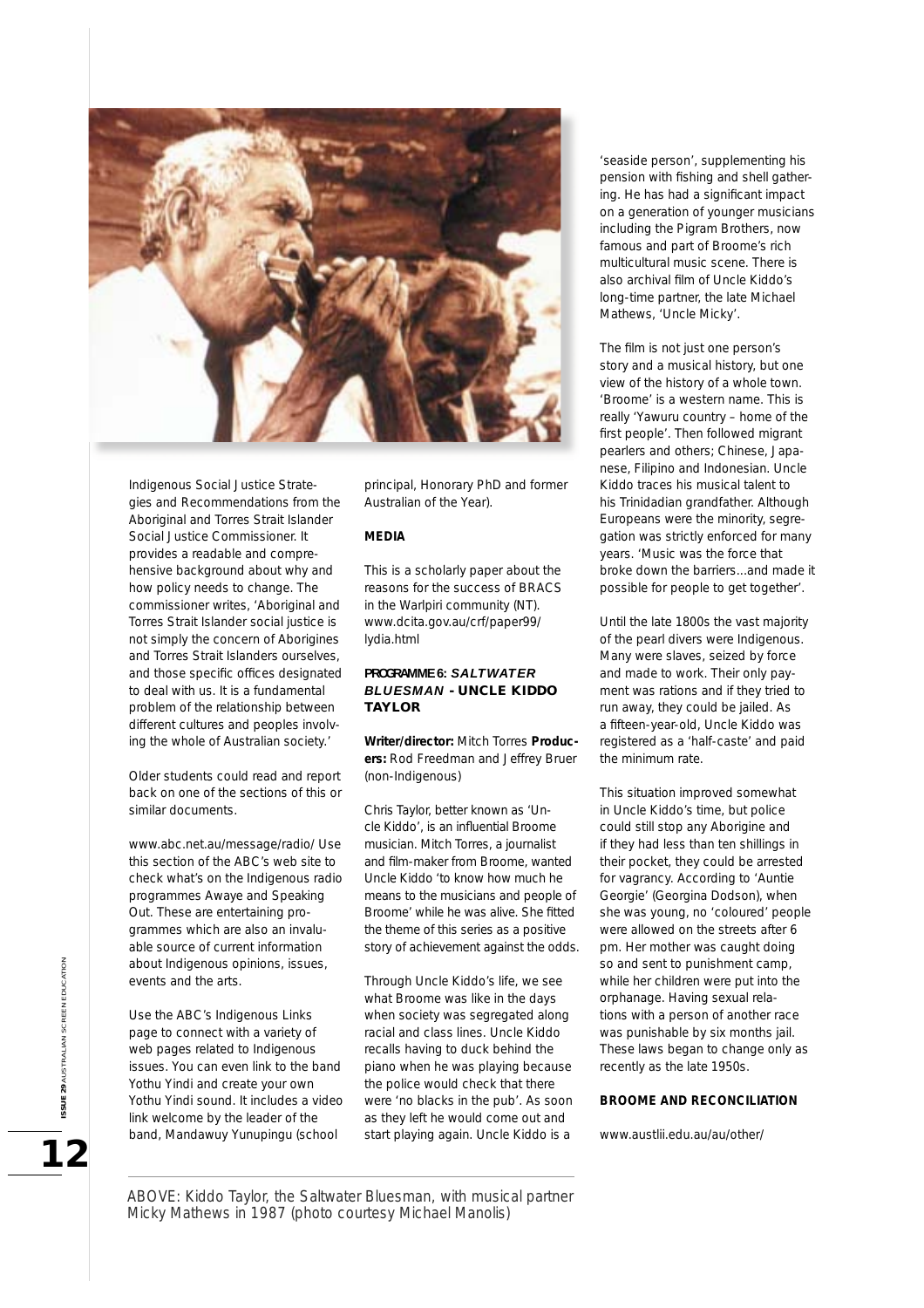IndigLRes/car/1997/3/ book5/Pages/1Community/ 07comm03.htm

This is a short and interesting web site summarising the cooperation between the three main Aboriginal groups in Broome and the shire council to bring about formal recognition of the roles and rights of Aboriginal people in the area. An interim agreement was signed in May 1996, between the Shire of Broome and the Aboriginal communities.

Under the agreement:

- The Shire of Broome acknowledges that Aboriginal people are the original inhabitants of the Broome region, and it remains their traditional country according to their continuing law, traditions and customs.
- The Aboriginal community recognises that non-Aboriginal people colonized the Broome area and respects the continuing rights and interests of all people in the area.
- The Shire of Broome acknowledges and respects the Aborigi-



nal law, customs, traditions and the special relationship Aboriginal people have with their country. It is acknowledged that Aboriginal

people have a right to speak for their country, and have obligations imposed upon them to look after their traditional country according to laws, customs and traditions.

#### ACTIVITY

• Read this excerpt and visit the web site. What evidence of compromise do you think each side has made in this agreement? What changes do you think such an agreement might make to life

in Broome for all communities? Does such an agreement exist in your area?

# **BROOME AND TOURISM**

Tourism is now a major part of Broome's local economy. Visit the History and Culture page of the Eco Beach web site at www.ecobeach.com.au/about/ history.htm and complete the suggested activities as follows:

• Assess the site from the point of view of a tourist intending to visit the area. What would you expect to do there? As an eco-tourist,



TOP-BOTTOM: Kiddo Taylor on stage with Broome musicians at his 1999 tribute concert; Kiddo Taylor with writer/director Mitch Torres.